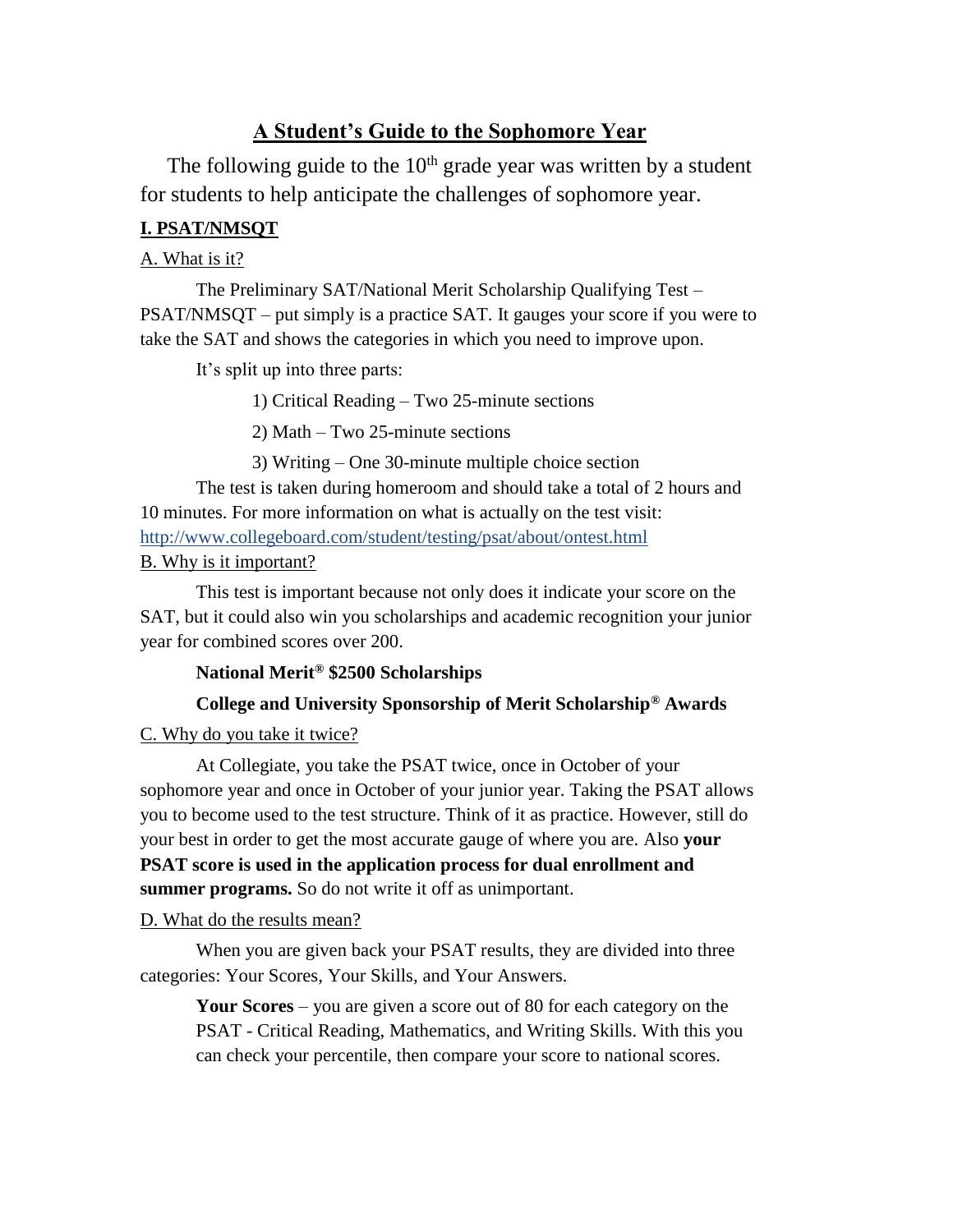**Your Skills** – the three main categories are then broken up into sections that the PSAT focuses on. The number of questions you got right in each category is given. This is to see where your strengths/weaknesses lie.

**Your Answers** – you are given the number of the question, the correct answer, your answer, and the difficulty of the question.

**Note**: At the very bottom of the page there is a box labelled: "Next Steps." Read that box! By using the website and the access code listed, you can research colleges and careers, and start to study for the SAT. **The website also gives you feedback about why you missed certain questions and what you can do get them right on the SAT.** 

#### **II. Resume**

Update your resume in Naviance with 9th grade and summer activities, while deleting any middle school events. Remember to continue updating it as you participate in activities during your  $10<sup>th</sup>$  grade year.

## **Write it down!**

Trust me. You're not going to remember what you did on September 1st of your freshman year unless you have some sort of documentation. Get a notebook or even better update your resume as you complete an activity. Just make sure you keep a running list of what you did, when you did it, and what person or organization you did the activity through. This will also help you if you're invited to apply to the National Honor Society.

If you have nothing to add, take it as a sign that you need to start participating in activities.

Resumes are also reviewed by the counselors/administration for occasional student opportunities. But they can only do this through **Naviance**, so it is in your best interest to use and get familiar with Naviance.

#### **III. Getting Academic Help**

Collegiate offers programs for students who may be struggling with a certain subject, whether it be math, English, or the dreaded chemistry. If you are struggling in a class, please, please ask for help, whether from another student, your teacher, or a peer tutor.

### A. Peer Tutoring

Peer tutoring is on Tuesdays and Thursdays after school. Mr. Taylor, room 2, will pair you up with another, usually older, student to help you. From there you and your peer tutor can arrange meetings to fit both of your schedules.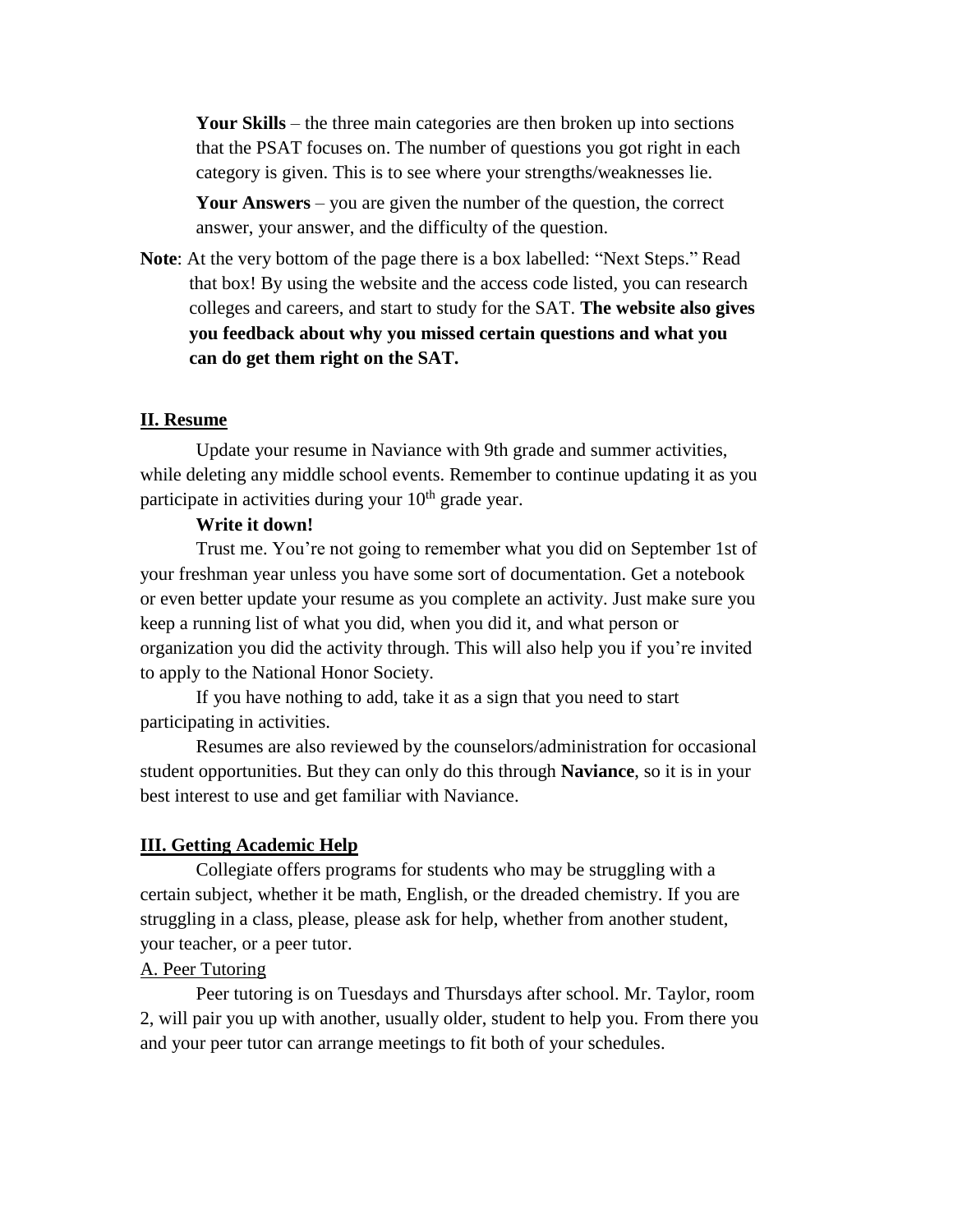# B. The Writing Center

Here you can get help writing, revising, and editing a paper for class. If you are interested or struggling ask your language arts teacher for more information.

# **IV. Scheduling for 11th Grade**

The course selections for  $11<sup>th</sup>$  grade become broader than those in prior years.

# A. What is Dual Enrollment?

Starting junior year, dual enrollment is a chance for you to experience a college level class at an actual college with a **reduced tuition fee**. During the fall or spring semester you can travel back and forth (using **your own transportation)**  to the college campus in order to take the class.

1. What Colleges?

- a. Gannon University [\(www.gannon.edu/dual\)](http://www.gannon.edu/dual)
- b. Mercyhurst College [\(http://www.mercyhurst.edu/\)](http://www.mercyhurst.edu/)
- c. Edinboro University (**Summer only**)
- d. Penn State Behrend [\(http://psbehrend.psu.edu/\)](http://psbehrend.psu.edu/)
- **Note:** The different schools have varied requirements/ tuition fees. Tuition fees vary from year to year. Specific details will be made available in during  $10<sup>th</sup>$ grade scheduling.
	- 2. Why take a dual enrollment class?

Dual enrollment is a chance to take college classes at an actual college. Not only do you get college and high school credits, but you also experience what an actual college class would be like. It can also be a factor in admissions to selective colleges.

**Note: The college credit may or may not transfer to the college of your choice.** Colleges have different policies when it comes to accepting credit. It is a good idea to research the college's AP/dual enrollment credit policy.

**Be warned:** Even though Collegiate will try to fit the college class into your schedule sometimes the class will overlap with others. **You are responsible for any content/assignments you missed.**

There will be a scheduling meeting during  $2<sup>nd</sup>$  semester. If you miss this meeting or need a refresher, visit the Guidance tab on the Collegiate Academy website: [http://www.eriesd.org/Page/963,](http://www.eriesd.org/Page/963) or visit Ms. James or Ms. King in the guidance office.

The website often has posted requirements for taking the class and tuition fees.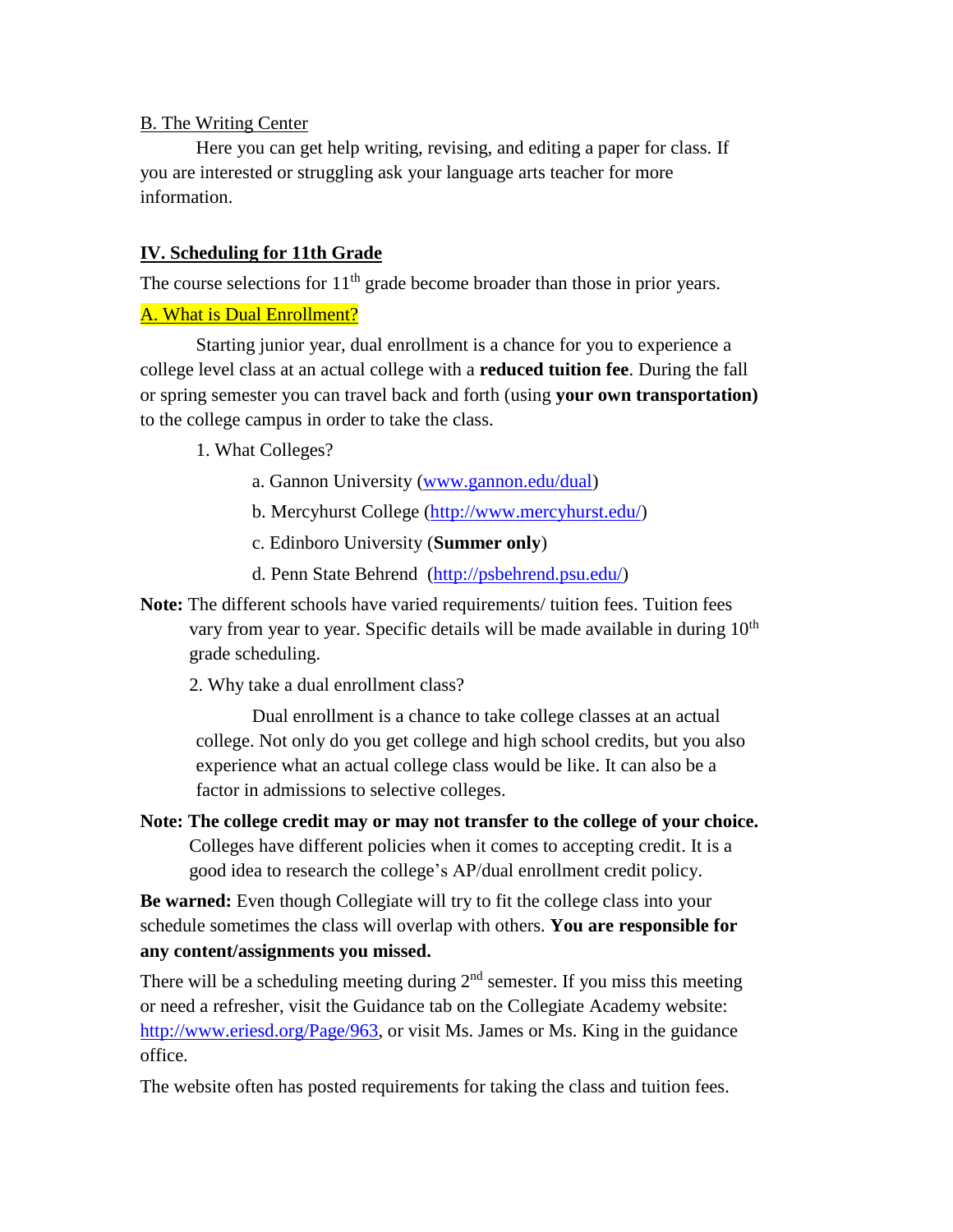#### B. What other course options are there?

Go to the Collegiate Academy website and hover over "Students." A dropdown tag should appear. Scroll down until you get to "20-- to 20-- Coursebook." This document has all the courses that Collegiate offers. Find the ones that say "Grades:  $10$ " and these are the courses you can take as a  $10<sup>th</sup>$  grader.

# **USE THIS RESOURCE!**

For the core subjects – math, science, and language arts – there is a diagram/table that depicts the sequence of courses that you as a student can take. The science diagram also gives you can occupation (ex. Biologist) and maps out the courses you should take if you are considering that occupation.

At the very end there is also information on National Honors Society and converting community service into credits.

#### **V. Define Broad Areas of Interest**

In order to find out what you like, you have to do research.

But do not get discouraged if you don't find the perfect fit. There are a lot of jobs out there that few high school students are aware of.

Also, don't set your heart on one single college. With 4,000 colleges to choose from, more than one will be a good fit. So even if you don't make it to your dream school, you can still have a strong backup that meets your needs.

This beginning research is for you to get a general understanding of what you might like and what colleges you might want to apply.

#### A. Internet

It's not all for fun and games! Lists of jobs, their pay, where they're location, what degree is needed, colleges that offer that degree can all be found on the internet.

#### B. People

Ask around! See if you can find anyone in the area that is in a field you're interested in. This can be nerve-wracking to talk to another adult but generally they are more than happy to answer questions on what they do. Teachers can be a great resource as they might know careers in their area that other students were interested in.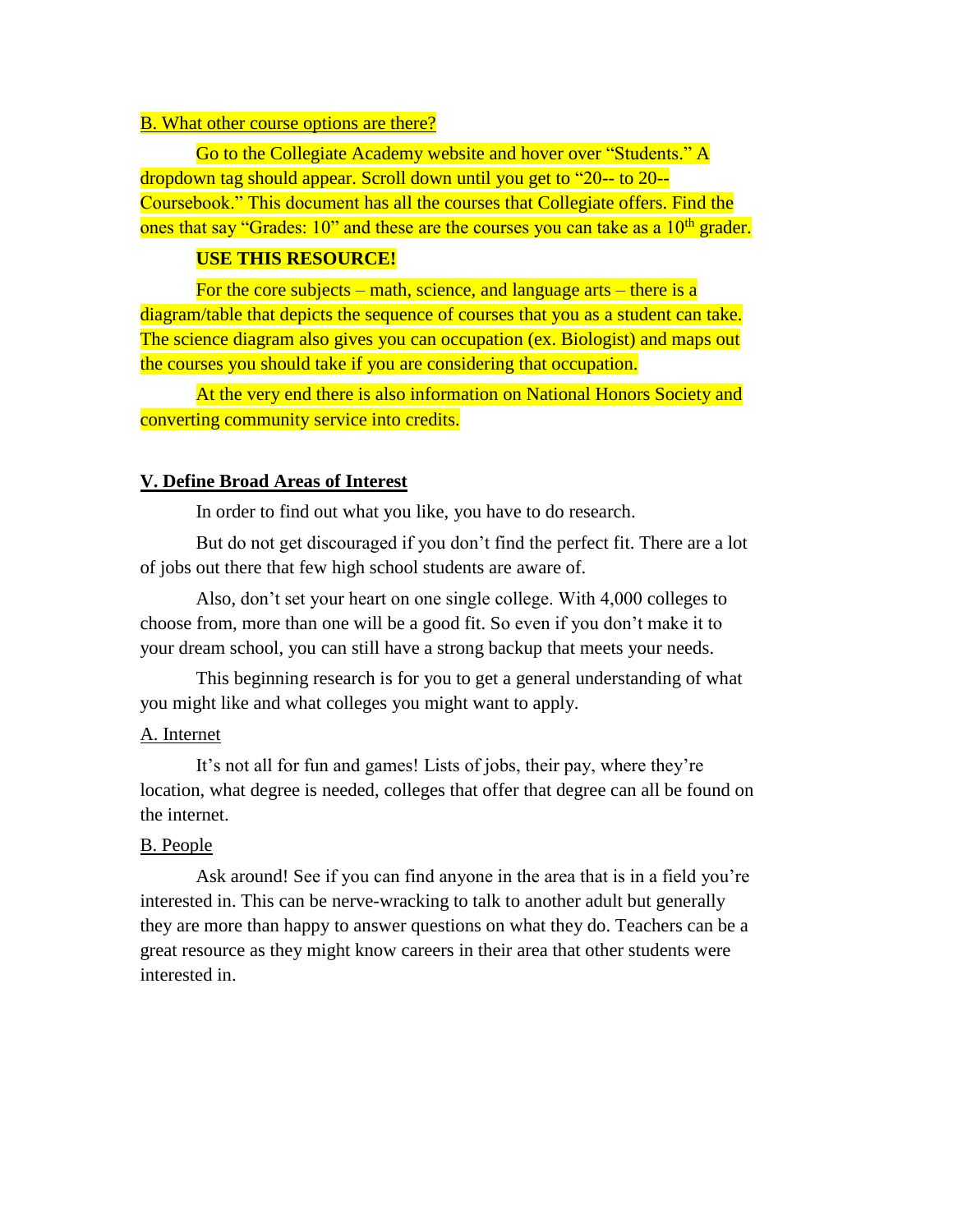#### C. Experiences

Get involved! Volunteering, summer programs, and getting a job are excellent ways of getting a feel for what you like or do not like. Also Collegiate offers class trips to places both inside and outside of the U.S. And these experiences look good on an application!

KING TV announces many opportunities that are being offered through either Collegiate or the Erie community. Please, please try to listen.

## D. Naviance Career Interest Profiler

Under the Careers tab in Naviance is a 20 minute questionnaire that will match your interests with possible majors and careers. You will be surprised how accurate it can be! Then you can use the college search feature to find colleges offering the majors you might want to pursue.

#### **VI. SAT/ACT Prep**

# A. I take the SAT in junior year. Why should I prep now?

Junior year is hectic for most people. Your grades matter more than ever. The focus on the SAT gets pushed to the back of your mind. And suddenly it's May and you have this AP test and that AP test and this project and that final.

Moral of the story: It's better to start earlier than later.

Just start to think about the SAT so you don't get swamped in junior year. There is both a SAT Prep class offered for credit junior year that you can schedule for and sessions after school if you want to start now. Some teachers suggest taking it more than once so you have less test anxiety and know what to expect. In your junior and senior years, the College Board offers two test waivers per year to students eligible for free/reduced lunches, as each test costs about \$50. Also suggested is buying the Blue College Board SAT book. It gives you a rundown of what is on the test and ten practice SAT tests. College Board also offers free test prep on their website: [http://sat.collegeboard.org/practice.](http://sat.collegeboard.org/practice)

#### B. The ACT

For those who don't know, the ACT is another college admission test that covers four subject area tests: English, Math, Reading, and Science. It also includes a 30 minute Writing Test (optional – but take it anyway).

Now to answer why should I take another test? Some students actually score better on the ACT than on the SAT. The ACT is an achievement test, testing you on what you've skills learned in school. The ACT also does not take points off for guessing. And, the ACT can sometimes replace SAT subject tests. So it is suggested that you take both the SAT and the ACT. Fee waivers are also available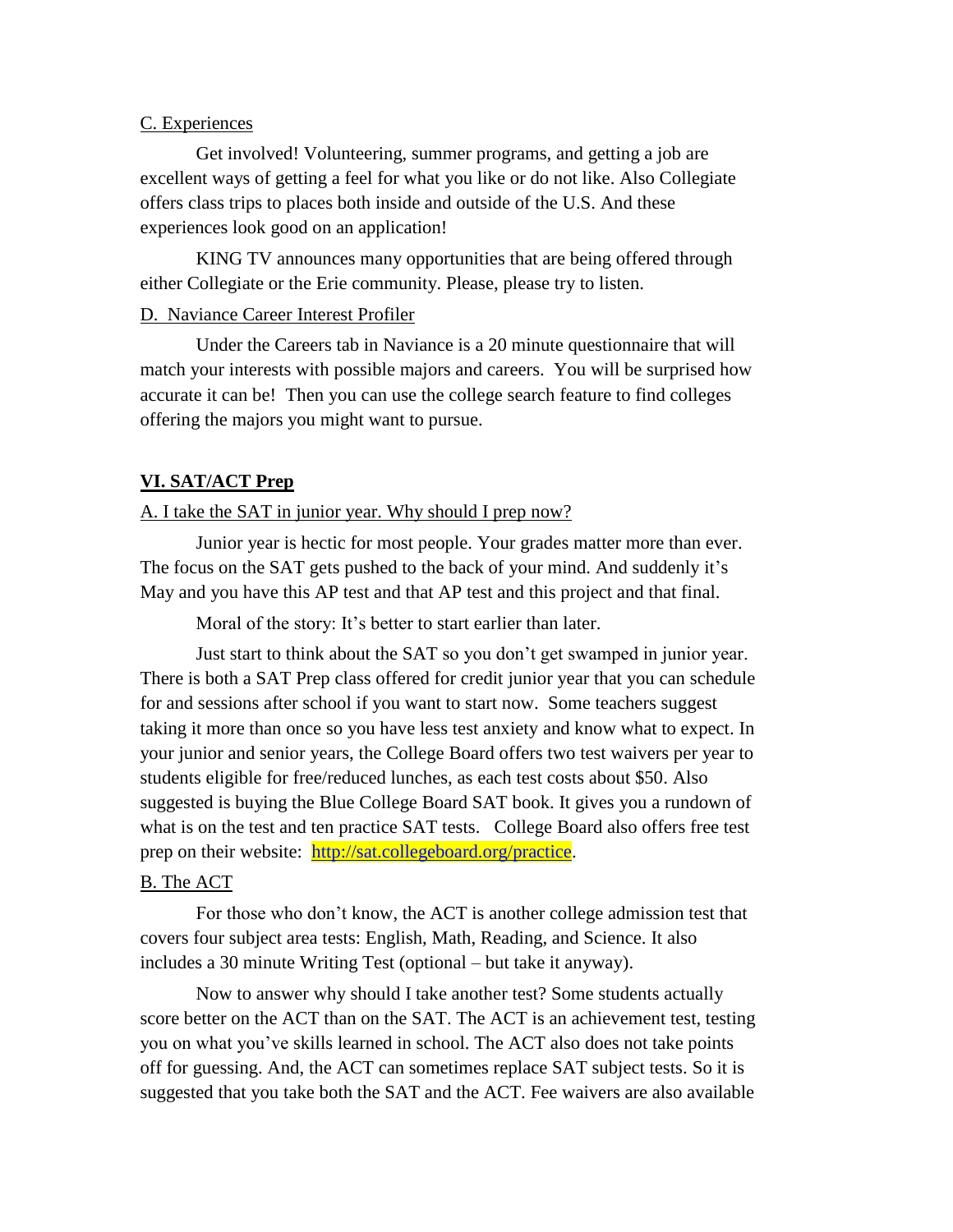for juniors and seniors eligible for free/reduced lunches. See Mrs. Fachetti in the guidance office on Tuesdays, Wednesdays, and Fridays.

For more information on the ACT, visit the ACT website: <http://www.actstudent.org/faq/>

#### **VII. Summer Prep**

Start hunting around for volunteer opportunities and summer camps. A good start would be to ask Ms. Lanich, the adviser of the National Honor Society, for a list of volunteer opportunities.

Also, KING TV, again, announces many opportunities offered through Collegiate and the Erie community. And if you miss the morning announcements, just go to Collegiate's website [\(http://www.eriesd.org/npca\)](http://www.eriesd.org/npca) "News" tab and click "Daily Announcements."

The GoErie website [\(http://www.goerie.com/\)](http://www.goerie.com/) is another resource you can use.

And, surprise, surprise, the Collegiate Academy website also lists other programs! The Guidance Home Page, [http://www.eriesd.org/Page/952,](http://www.eriesd.org/Page/952) has a column to the left, which if you scroll to the bottom has two links entitled, "Summer Classes," and "Summer Programs at Colleges and Universities."

Naviance offers a list of enrichment programs under the Colleges tab.

#### **VIII. Read**

Remember that the language arts classes assign summer reading assignments.

#### **DO NOT WAIT UNTIL THE LAST MINUTE.**

No one wants to rush through a 200 page book then write a sloppy essay on it. Pace yourself. Set a goal for each week and meet it. Make sure you get a rubric from your teacher to know what is assigned and assessed.

Also most teachers have two to three meetings at Barnes & Nobles over the summer. Use these if you have questions or if you want feedback. If you cannot make the meetings, email. Teachers will respond. Do not wait till the last minute to ask them questions. Summer reading will be a part of the first quarter grades.